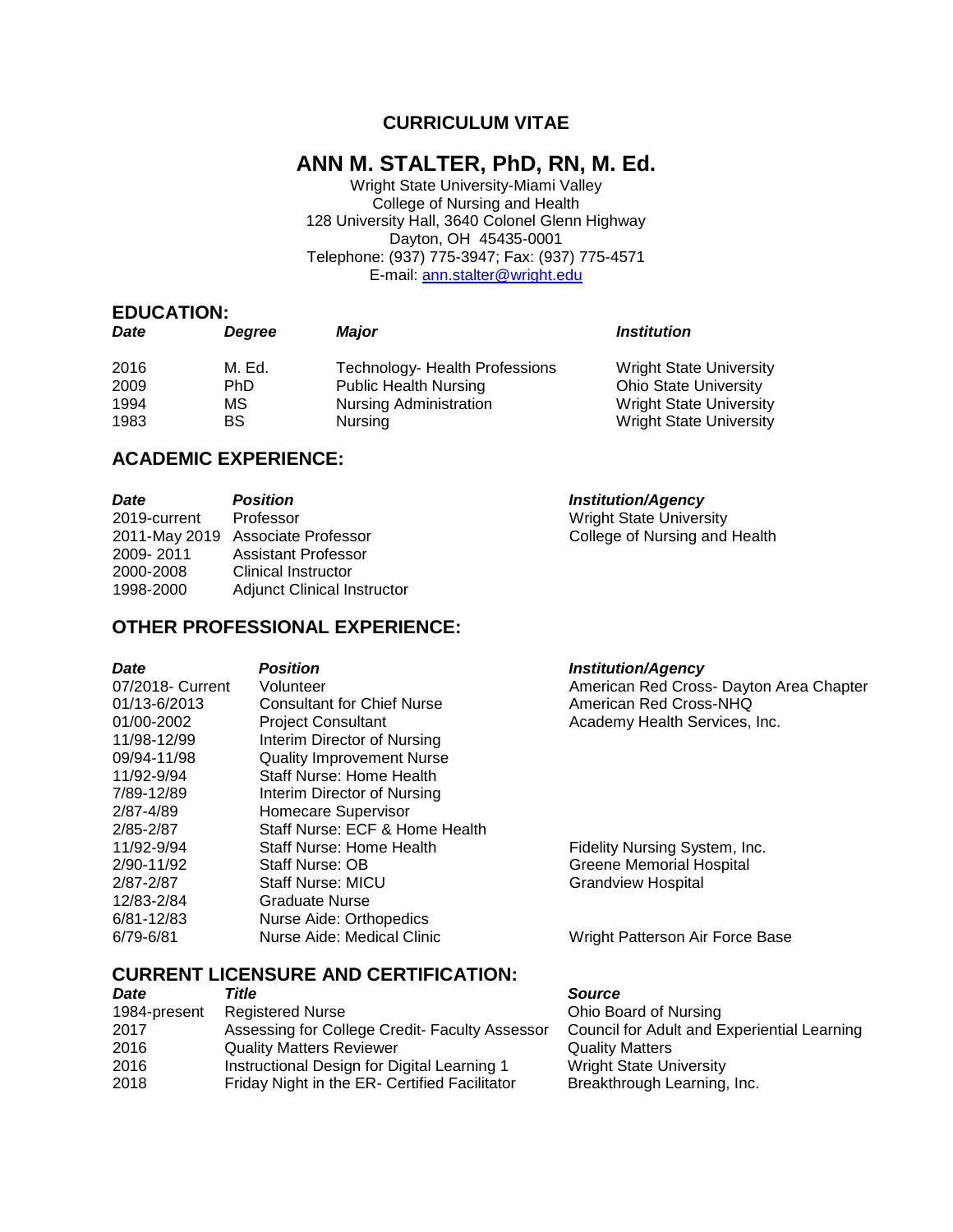# **PROFESSIONAL MEMBERSHIPS & LEADERSHIP ROLES \* E =elected, A = appointed**

#### **International**

| <b>Dates</b>    | <b>Association</b>                                              | <b>Status</b> |
|-----------------|-----------------------------------------------------------------|---------------|
| 2011            | American-Canadian Interprofessional Health Education and        | Dean (A)      |
|                 | <b>Practice Collaborating Across Borders III</b>                |               |
| 2004-2009       | Sigma Theta Tau International, Zeta Phi                         | Counselor (E) |
| 2016-2019       | Sigma Theta Tau International, Zeta Phi                         | Research      |
| 2016-2019       | <b>International QSEN Practice Task Force</b>                   | Member        |
| 2016-2019       | International QSEN Forum Planning                               | Member        |
| 2016-current    | Sigma Theta Tau International, Epsilon                          | Member        |
| 2015-current    | <b>International RN BSN Task Force</b>                          | Co-Leader     |
| <b>National</b> |                                                                 |               |
| <b>Dates</b>    | <b>Association</b>                                              | <b>Status</b> |
|                 | 2016-current Association of Community Health Educators, (ACHNE) |               |
|                 | <b>Research Committee</b>                                       | Chair (E)     |
|                 | 2010-current Association of Community Health Educators          | Member        |
| 2014-2017       | <b>ACHNE Small Grant Proposal Subcommittee Review</b>           | Chair         |
| 2016-2017       | <b>ACHNE Ad Hoc Policy Committee</b>                            | Member        |
| 2016-2017       | ACHNE Small Grant & EBP Project Proposal development            |               |
|                 | Subcommittee, chair                                             |               |
| 2017-2018       | ACHNE EBP Project Proposal Subcommittee Review                  | Chair         |
| 2017-2018       | <b>ACHNE Research &amp; EBP Priorities Subcommittee</b>         | Chair         |
| 2017-current    | <b>ACHNE Research Mentoring Groups (2) Subcommittee</b>         | Chair         |
| 2014            | RWJF/AARP National Campaign for Nurses Volunteer Mgmt           | Ohio          |
|                 | Representative                                                  |               |
| 2014            | American Public Health Association, Public Health Section       | Member        |
|                 | Interprofessional Disaster Services SubCommittee                | Member        |
| 2013            | National Nurse Council, Red Cross                               | Member        |
| 2009-2012       | <b>National Association of School Nurses</b>                    | Member        |
| Regional        |                                                                 |               |

| <b>Dates</b> | <b>Association</b>                                                    | <b>Status</b> |
|--------------|-----------------------------------------------------------------------|---------------|
| 2016         | <b>Midwest Nursing Research Symposium</b>                             | Member        |
| 2016-2019    | Ohio Action Committee Leadership Task Force                           | Member        |
| 2014-2019t   | <b>Ohio Action Coalition RNBSN Curriculum Committee</b>               | Member        |
| 2010-2016    | <b>Visiting Nurse Association Board</b>                               | Board (E)     |
| 2015         | <b>Midwest Nursing Research Symposium</b>                             | Member,       |
|              | poster reviewer                                                       |               |
| 2010-2015    | <b>Ohio Public Health Association</b>                                 | Board (A)     |
| 2013-2014    | <b>ACHNE Research Proposal</b>                                        | Member        |
| 2010-2013    | Ohio Public Health Association Public Health Nursing Section          | Chair $(E)$   |
| 2009-2013    | Midwest Nursing Research Symposium Public Health Section              | Co-Chair (E)  |
| 2008-2011    | Academic Nursing Coalition in Disaster Preparedness                   | Member        |
| 2005-2010    | Dayton & Montgomery County Medical Policies & Procedures Subcommittee |               |
|              | Member                                                                |               |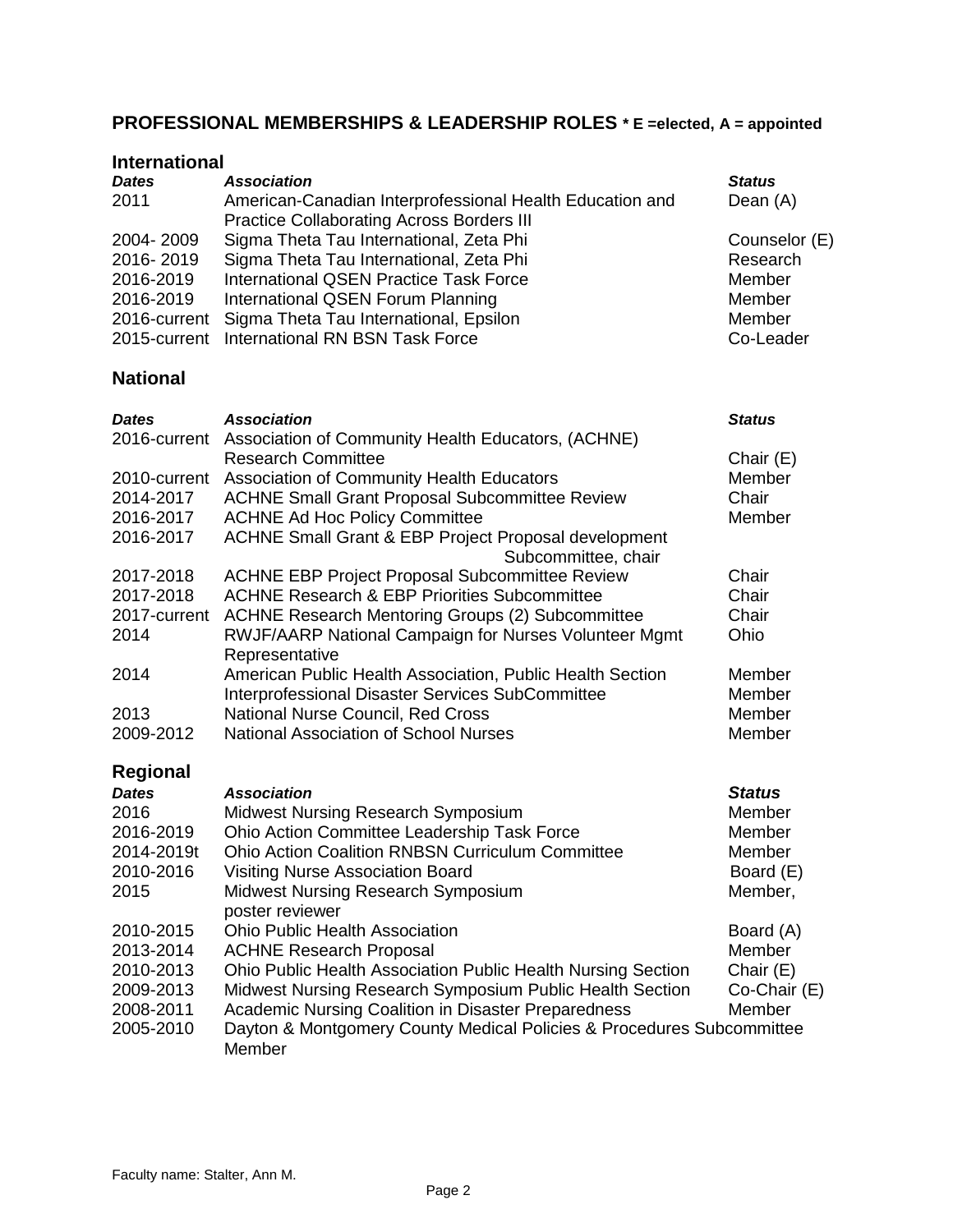# **PROFESSIONAL AWARDS AND HONORS**

Recipient of Association Community Health Nursing Education Service Award 2018 Recipient of CoNH Excellence in Teaching Award for RN Completion Program 2016 Recipient QSEN Consultant 2014

Nominated for Lillian Wald Award American Public Health Association 2013 Nominated for Lillian Wald Award American Public Health Association 2011

Recipient MNRS Public Health Section Research Award 2012

Recipient of Wright State University Presidential Excellence Award: Early Career Achievement Award 2010

Recipient of Ohio Public Health Association Distinguished Health Educator Service Award 2010 Recipient of CoNH Excellence in Teaching Award for RN Completion Program 2009 Nomination for Excellence in Clinical Teaching Award 1999-2001, 2005-2008, 2010

# **RESEARCH / GRANTS**

### *Non-funded, knowledge seeking*

- Farra, S., Smith, S., Qureshi, K. & Stalter A. (2020) *Nursing Education Leaders COVID-19: Crisis Leadership and Decision Making*. Data Analysis.
- Merriam, D. Bonnett, P. Brodhead, J. Goldschmidt, K. Provencio, R. Scardaville, D., Stalter, A. Wiggs, C. & Valazza, V. (2020). *An Application of the Hybrid Model of Concept Analysis to Systems Thinking.* Data Collection.
- Brodhead, J., Merriam. D and Stalter, A. (2017). Virtual Mentoring Study. Data collection

Stalter, AM (2013). Student Learning Outcomes from applying *BSN Essentials*. Data Analysis.

Keister, KJ, Stalter, AM and Ulrich, D. (2013) Lunch-n-Learns. IRB approved. Poster presented at OLN.

### *Funded*

- Stalter, AM., Farra, S., & Ulrich, D. (April 2020). \$1739 *Faculty Incentive and Recruitment Program to increase enrollment of LPN's in our new BSN Alternative Pre-licensure Pathway (APP) option*. Offers a free CE through a regional postcard mailing.
- Stalter, AM (December 2019). A Pilot Study to determine Learning Outcomes of the Board Game, *Volunteer Nursing in a Red Cross Shelter.* \$8200 Faculty Seed Grant, Wright State University College of Nursing and Health.
- Stalter, AM, Schnatz, J & Urban, M. (August, 2018). *24 hours in a Red Cross Shelter*. \$5000 Susan Hassmiller Award through American Red Cross.
- Stalter, AM & Jauch, A. (2017). Systems Thinking Education in RN-BSN Programs: A Regional Study. \$1000.00 Sigma Theta Tau International, Zeta Phi Chapter. IRB Approved.
- Center for Community Based Care \$970.14. March 2012. "Are the Five Documents Nurse Educators Use to Develop Professional Nurses Meeting the Needs of Home Care and Hospice Employers?" (Principal researcher, Ann M. Stalter; Co-PI Dr. Marybeth Kaylor).

Holland, C., Stalter, A., & Kaylor, MB. \$4873.29. (December, 2011). Innovative Strategies for Student Success. (MAC TEST). Sigma Theta Tau International, Chapter Zeta Phi.

- Recipient Bertram and Lovetta Research Incentive Award in Nursing \$5000 August 2010 Assessing Facilitating factors and barriers among school nurses using the BMI-SS (Principal researcher, Ann M. Stalter; Co-PI Dr. Marybeth Kaylor).
- Recipient College Seed Grant Award \$3600 (August 2010) for School Nurse Assessment, Certification, Training, Instruction on Obesity Needs (ACTION) Study (Principal researcher, Dr. Marybeth Kaylor).
- Recipient Sigma Theta Tau, Zeta Phi Chapter Research Incentive Award \$812.00 (April 2010).
- Recipient \$12,200 (2003) Wellness Block Grant from Greene County Children's First Council for Prevention of Pregnancy in Fairborn Middle School.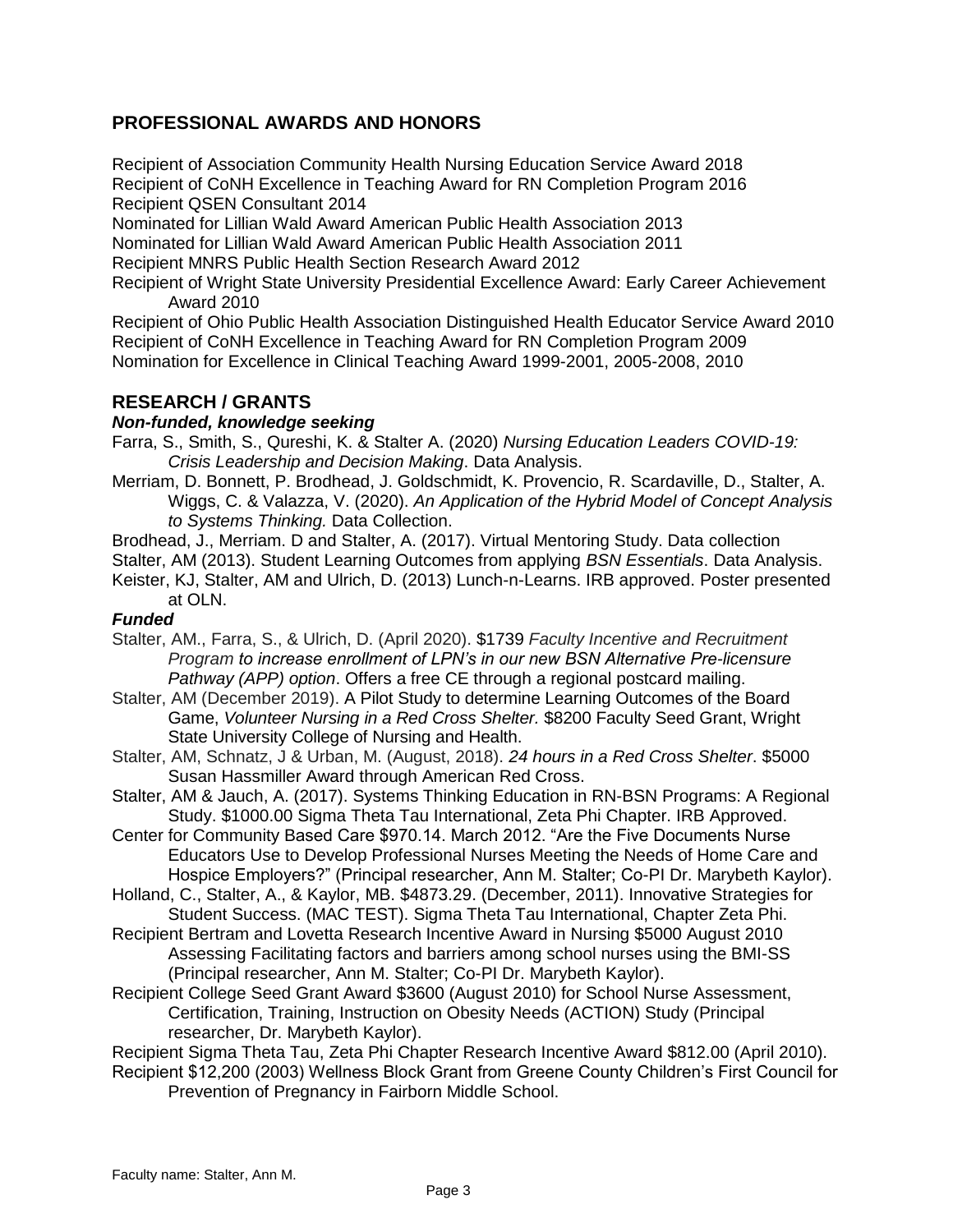Recipient of \$2000 Service Learning Award to educate Youth and Families in Fairborn, Ohio (2001).

Recipient of \$2500 Research Award from Sigma Theta Tau International, Zeta Phi chapter Assessing Facilitating Factors and Barriers to Body Mass Index Screening Among School Nurses in Southwest Ohio (2004).

## **Submissions for funding that are pending:**

None

## **Unfunded submissions:**

- Stalter, AM and Bashaw, MA (2018). One Night in the ER—Systems Thinking and its Impact on Nursing Education. Ohio Council of Deans and Directors 2018 Education Research Proposals.
- Stalter, AM and Bashaw, MA (2018). One Night in the ER—Systems Thinking and its Impact on Public Health Nursing. Association of Community Health Nursing Educators. Small Grant Research Grant Award.
- Dolansky, MA, Phillips, JM, Stalter, AM, Goldschmidt, K, Wiggs, C, Merriam, D. (2017). Systems thinking: A critical skill to improve safety and regulatory excellence in nursing. National Council State Boards of Nursing.
- Dolansky, M. et al (October 2013). \$10,000 AONE Seed Grant. Development and Psychometric Testing of the Systems Thinking Scale: Phase II.
- Stalter, AM. Farra, S and Schnatz, J. \$5000. (August 2013) Susan Hassmiller Award through American Red Cross. Leadership Development for RN BSN Students.
- Stalter, AM and Pilder, M. The American Red Cross and Wright State's Calamityville: RNs Promoting Neighborhood Awareness. FEMA Challenge (\$35,000).
- Keyes, L., Stalter, AM & Gray, B. (2012). Partnering Approaches for Staff Success (PASS). (\$30,000) Miami Valley Hospital Foundation. (rejected November 1, 2013).
- Fowler, B. and Stalter, A. (December, 2011). Study of Motivation, Trends, and Advantages of Nurses Pursuing a PhD Degree with a Concentration in Public Health. (\$117,550). Robert Wood Johnson Foundation – Future of Nursing ~ Campaign for Action (rejected July 2012).
- Gray, B., Stalter, AM., & Kaylor, MB. Wellness and Health Indicators of Nurse Educators Study (\$100,000). Robert Wood Johnson Foundation –Transformation of Nursing Education (rejected July 2012).
- Kaylor, MB and Stalter, AM (2011). A Workforce Study: Attitudes, Skills and Knowledge Attributes of Public Health Nurses (ASK-A-PHN2). Association of Community Health Nurse Educators (Submitted in February 2011, rejected May 2011 due to erroneous entry on budget line)
- Stalter, AM and Kaylor, MB (2010). Submitted ANF Grant Safety with Immunizations by Nurses Educated For Local Unexpected Situations (SWINE FLU) Study. (Submitted May 2010, Rejected October 2010).

### **PUBLICATIONS Most recent to past; (R) is for refereed publications Articles [Include if refereed (R) or non-refereed (N) at end of citation]:**

- McElroy, K., Stalter, AM. & Smith, S. (Under review, 2020). Association of Community Health Nursing Educators 2020 Research Priorities and Research in Action Model. *Public Health Nurse*. PHN-20-0148 (R).
- Smith, S., Stalter, AM & McElroy, K. (Under review, 2020). Association of Community Health Nursing Educators' 2020 Evidence Based Project Priorities: A National Blueprint for Unifying Research and EBP Practice Priorities. *Public Health Nurse*. PHN-20-0150. (R).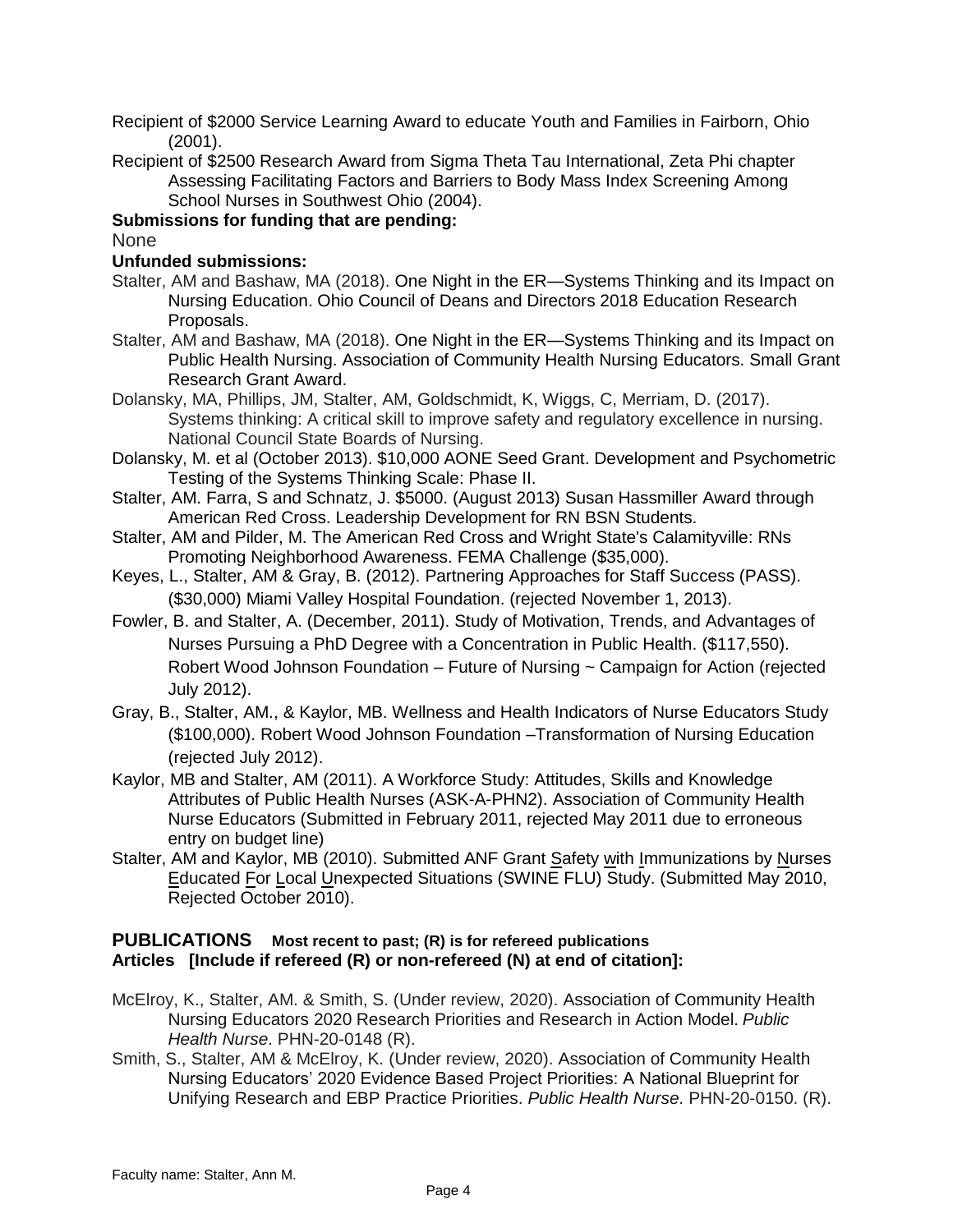- Phillips, J. M. & Stalter, A. M. (2020, Under review). Systems thinking for managing COVID-19 in health care systems: Seven key steps. *Journal of Continuing Education in Nursing.* JCEN-2020-050. (R).
- Stalter, A. M., Phillips, J. M., Goldschmidt, K., A., Brodhead, J., Ruggiero, J. S., Scardaville, D. L., Mckay, M., Bonnett, P. L., & Merriam, D. (Under review, 2020). Evidence-based teaching strategies for applying systems thinking to promote civility in nursing practice. *Nursing Forum.* NF-03-30-EB-1377. (R).
- Kuchler, E., Garner, L., Whitten, L., Deblieck, C., Farra, S., Davis, R., Eardley, D. & Stalter, A. (2020, in revision). A SWOT Analysis: A Study of ACHNE Members and Service. *Public Health Nursing*. PHN-20-0092. (R).
- Phillips, J. M., Stalter, A. M., Goldschmidt, K. A., Ruggiero, J. S., Brodhead, J., Bonnett, P. L., ... & Wiggs, C. M. (2019). Using Systems Thinking to Implement the QSEN Informatics Competency. *The Journal of Continuing Education in Nursing*, *50*(9), 392-397. (R).
- Phillips, J. M., Stalter, A., Brodhead, J., Scardaville, D., Ruggiero, J., Wiggs, C., ... & Provencio, R. (2019). Incivility and the use of systems thinking to promote healthy voluntary organisations. *Voluntary Sector Review*, *10*(2), 225-234. (R).
- Phillips, J. M., Stalter, A. M., Goldschmidt, K. A., Ruggiero, J. S., Brodhead, J., Bonnett, P. L., ... & Wiggs, C. M. (2019). Using Systems Thinking to Implement the QSEN Informatics Competency. *The Journal of Continuing Education in Nursing*, *50*(9), 392-397. (R).
- Phillips, J. M., Stalter, A. M., Ruggiero, J. S., Bonnett, P. L., Brodhead, J., Merriam, D. H., ... & Winegardner, S. (2019). Systems Thinking for Transitions of Care: Reliability Testing for a Standardized Rubric. *Clinical Nurse Specialist*, *33*(3), 128-135. (R)
- Stalter, AM., Harrington, S., Eardley, DL., DeBlieck, CJ., Blanchette, L., & Whitten, L. (2018). Crosswalk between the Omaha systems and guiding undergraduate public health nursing education documents*. Journal of Public Health Nursing*. Doi: 10.1111/phn.12585. (R).
- Stalter, AM. Phillips, JM., Ruggiero, JS., Wiggs, CM., Brodhead, J, Swanson, K., Winegardner, S., Jauch, A. and Goldschmidt, K. (2019). Systems perspective for incivility in academia: An integrative review. *Nursing Education Perspectives*. 40(3), 144-150 (R)
- Farra, S. Keister, K. & Stalter, AM (2018). A concept analysis of synergy in nursing education. *Research and Theory for Nursing Practice*, 32, (4), 370-381. (R).
- Phillips, JM., Stalter, AM., Winegardner, S., Wiggs, CM, & Jauch, A. (January, 2018). Systems thinking and incivility in nursing practice: An integrative review. *Nursing Forum*. Doi: 10.1111/nuf.12250 (R)
- Stalter, AM & Jauch, A. (2017). Systems Thinking Education in RN-BSN Programs: A Regional Study. *Nurse Educator*. NNE-2017-398 (R)
- Phillips, JM & Stalter, AM. (2018). Using systems thinking to advance global health engagement in education and practice. *Journal of Continuing Education in Nursing, 49*(4):154-156 (R)
- Stalter, AM. & Mota, A. (2018). Using systems thinking to envision quality and safety in healthcare. *Nursing Management, 49*(2), 32-39.
- Stalter, A.M. (2018, In Press) Vulnerable Populations in JJ. Fitzpatrick and Meredith Wallace (4th Eds). *Encyclopedia of Nursing Research*. (R).
- Stalter, A.M. & Phillips, J.M. (2017). A Systems Perspective of the Scholarship of Teaching and Learning in Nursing: An Opportunity for Improving Global Health. In P. Yoder-Wise (Ed.), *International Handbook for Nursing Education.* London: Sage Publishing. (In press.).
- Phillips, J.M., & Stalter, A.M. (2016, In press). Promotion learning: A multidimensional approach. In P. Yoder-Wise (Ed.), *International Handbook for Nursing Education.* London: Sage Publishing.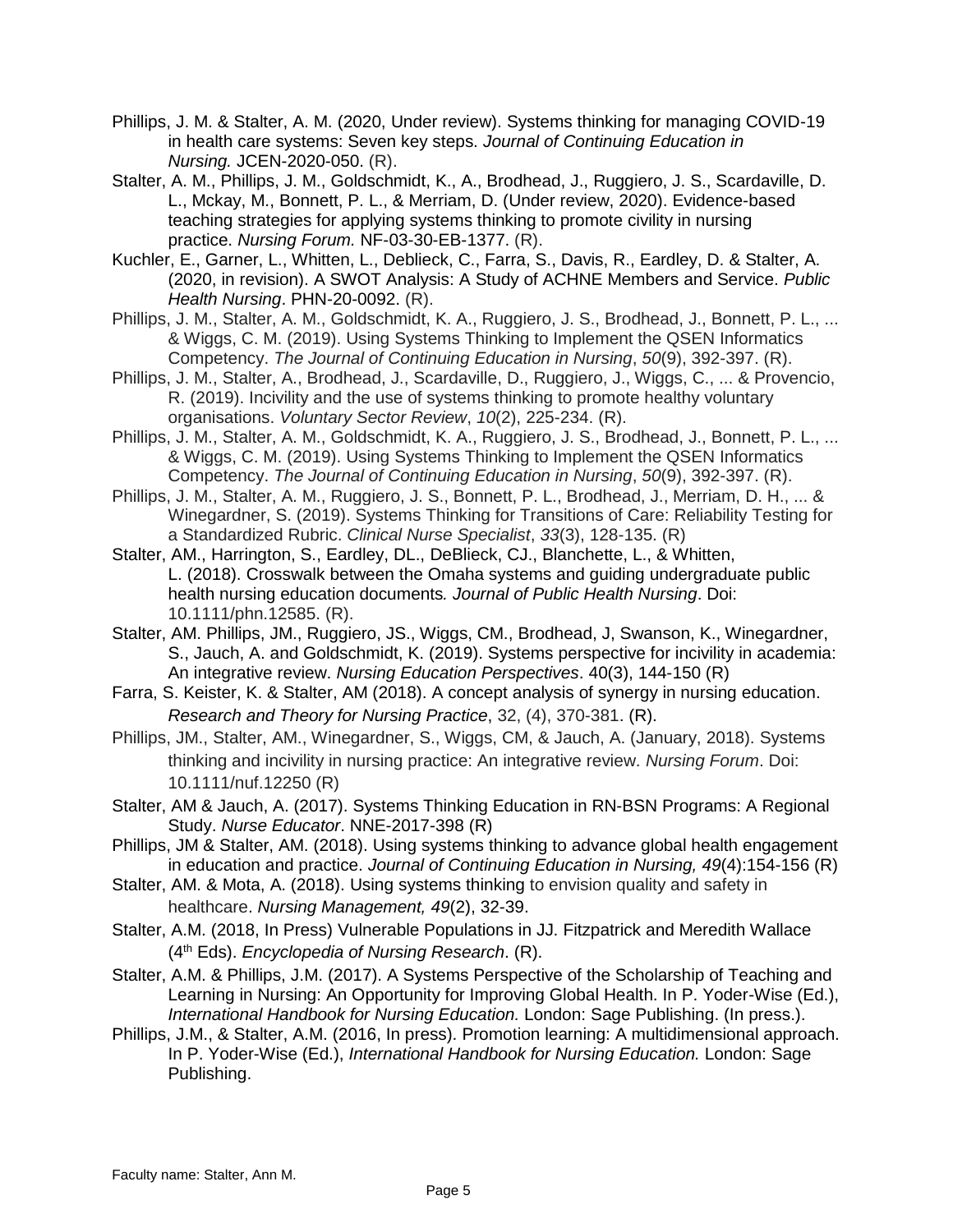- Phillips, JM., Stalter, AM., Winegardner, S., Wiggs, CM, & Jauch, A. (2017). Systems thinking and incivility in nursing practice: An integrative review. *Nursing Forum*. Doi 10.1111/nuf.12250.
- Stalter, AM. & Mota, A. (2017). Recommendations for prompting quality and safety in the healthcare systems. *Journal of Continuing Education in Nursing,* Administrative Angles. *48*(7): 295. Available at: [https://www.healio.com/nursing/journals/jcen/2017-7-48-](https://www.healio.com/nursing/journals/jcen/2017-7-48-7/%7B7bcb10f5-20ec-489a-b704-50d0ef51fd6c%7D/recommendations-for-promoting-quality-and-safety-in-health-care-systems) [7/%7B7bcb10f5-20ec-489a-b704-50d0ef51fd6c%7D/recommendations-for-promoting](https://www.healio.com/nursing/journals/jcen/2017-7-48-7/%7B7bcb10f5-20ec-489a-b704-50d0ef51fd6c%7D/recommendations-for-promoting-quality-and-safety-in-health-care-systems)[quality-and-safety-in-health-care-systems](https://www.healio.com/nursing/journals/jcen/2017-7-48-7/%7B7bcb10f5-20ec-489a-b704-50d0ef51fd6c%7D/recommendations-for-promoting-quality-and-safety-in-health-care-systems) (N)
- Stalter, AM, Phillips, JM, & Dolansky, MA. (2017). QSEN Institute RN-BSN Task Force White Paper on Recommendation for Systems-based Practice Competency. *Journal of Nursing Care Quality. 32*(4), 354-358 (R)

Stalter, A. & Arms, D. (2016) Serving on organizational boards: What nurses need to know. *OJIN: The Online Journal of Issues in Nursing. 21*(2). DOI: 10.3912/OJIN.Vol21No02PPT01. Available at [http://www.nursingworld.org/MainMenuCategories/ANAMarketplace/ANAPeriodicals/OJI](http://www.nursingworld.org/MainMenuCategories/ANAMarketplace/ANAPeriodicals/OJIN/TableofContents/Vol-21-2016/No2-May-2016/Articles-Previous-Topics/Serving-on-Organizational-Boards.html) [N/TableofContents/Vol-21-2016/No2-May-2016/Articles-Previous-Topics/Serving-on-](http://www.nursingworld.org/MainMenuCategories/ANAMarketplace/ANAPeriodicals/OJIN/TableofContents/Vol-21-2016/No2-May-2016/Articles-Previous-Topics/Serving-on-Organizational-Boards.html)[Organizational-Boards.html](http://www.nursingworld.org/MainMenuCategories/ANAMarketplace/ANAPeriodicals/OJIN/TableofContents/Vol-21-2016/No2-May-2016/Articles-Previous-Topics/Serving-on-Organizational-Boards.html) (R).

- McCutcheon, K.A. & Stalter, A.M. (2017). Discovering my nursing philosophy. *Nursing2017, 47*(5), 68-69. (R)
- Phillips, J.M. & Stalter, A.M. (2016) Integrating systems thinking into nursing education *Journal of Continuing Education in Nursing, 47*(9): 395-397. DOI: 10.3928/00220124-20160817- 05. (R).
- Stalter, A.M. et al., (2016). Concept analysis of systems thinking. *Nursing Forum*. 52(1) DOI.1111/nuf.12192 (R).
- Phillips, J.M., Stalter, A.M, Dolansky, M.A., & McKee-Lopez, G. (2016). Fostering future leadership in quality and safety in health care through systems thinking. *Journal of Professional Nursing*. Jan-Feb; *32*(1):15-24. doi: 10.1016/j.profnurs.2015.06.003. (R).
- Stalter A.M. (2015). System base practice as a public health nursing workforce competency requirement. *Review Public Administration Management*, *3*:165. doi:10.4172/2315- 7844.1000165.
- Ulrich, D.L & Stalter, A.M. (2014). Securing your first clinical nursing position. *Nursing2015*, *45*(8):60-63. (R).
- Ulrich, D.L & Stalter, A.M. (2014). Launching your professional career. *Nursing2015*, *45*(9):43(R).
- Stalter, A.M., Keister, K., Ulrich, D. & Smith, S. (2014). Overcoming the barriers to achieving a BSN Part 1. *Nursing2014, 44*(3). 50-53. (R).
- Stalter, A. M., Keister, K., Ulrich, D. L., & Smith, S. (2014). Overcoming the barriers to achieving a BSN Part 2. *Nursing2014*, *44*(4), 46-49. (R).
- Stalter, AM., Chaudry, RV., & Polivka, BJ. (2011). Regional differences as barriers to Body Mass Index screening described by Ohio school nurses. *Journal of School Health*. 81:8, 437-448. (R)
- Stalter, AM., Kaylor, MB., Steineke,J., & Barker, R.(2011). Parental perceptions of the rural school's role in addressing childhood obesity. *Journal of School Nursing.* 27: 70-81 (R)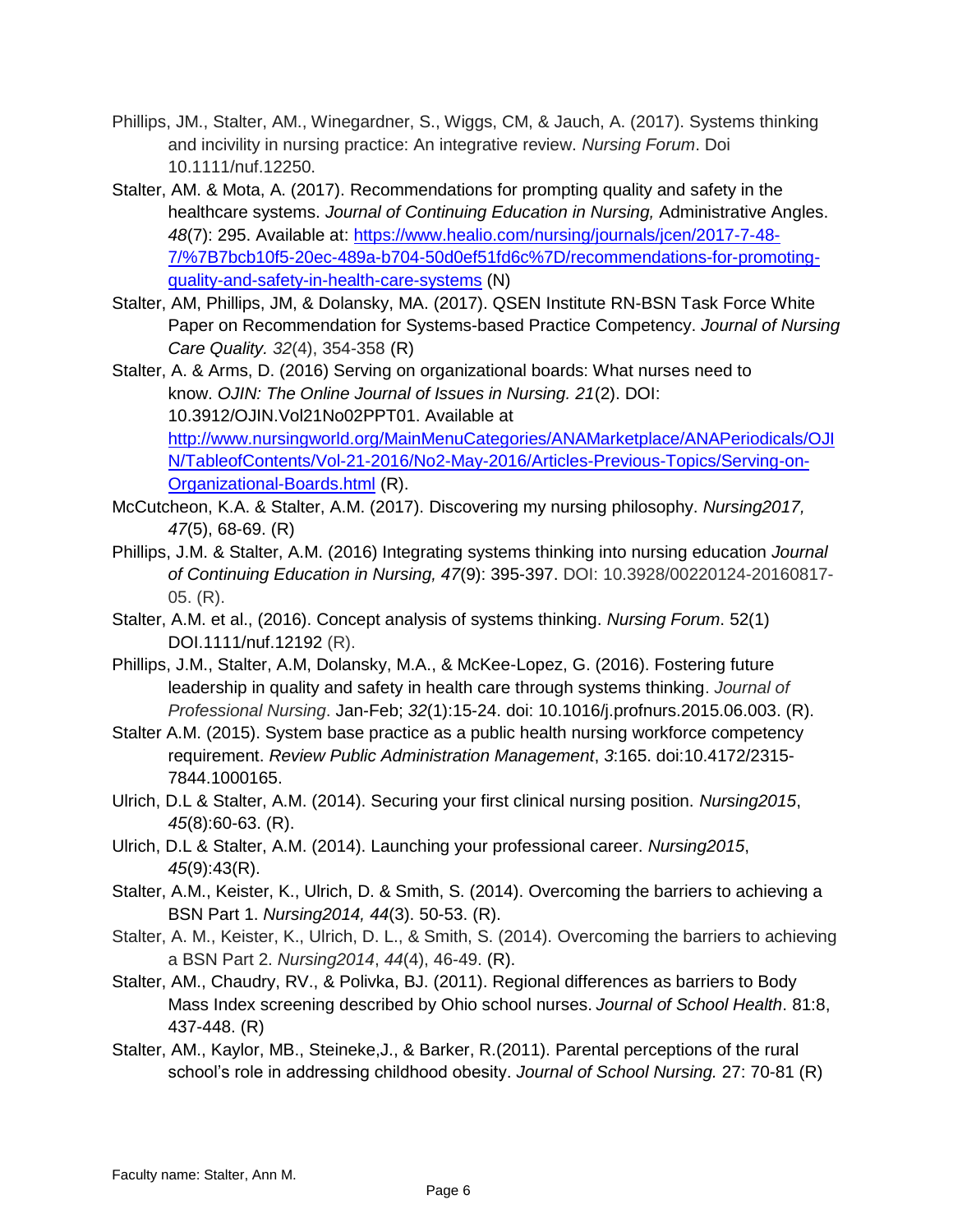- Stalter, AM., Chaudry, RV., & Polivka, BJ. (Aug 2010). Facilitating factors and barriers to BMI screening in schools. *Journal of School Nursing. 26*:4, 320-330. (R)
- Stalter, A. M. (2009). Assessing facilitating factors and barriers to body mass index screening among school nurses. (Doctoral dissertation, The Ohio State University) submitted to Ohiolinks 3/12/09. (R)
- Kilanowski, J., Stalter, A. M. and Gottesman, M. (2006). Preventing peanut panic. *Journal of Pediatric Health Care*, January February. 20:(1). 61-65. (R).
- Kilanowski, J., Stalter, A. M. and Gottesman, M. (2005). Preventing peanut panic. Part One. *Netwellness.* (R).
- Kilanowski, J., Stalter, A. M. and Gottesman, M. (2005). Preventing peanut panic. Part Two. *Netwellness.* (R).
- Stalter, A. M. (2009) Vulnerable Populations in JJ. Fitzpatrick and Meredith Wallace (3rd Eds). *Encyclopedia of Nursing Research*. New York: Springer. (R).
- Stalter, A. M. (2007) Vulnerable Populations in JJ. Fitzpatrick and Meredith Wallace ( $2<sup>nd</sup> Eds$ ). *Encyclopedia of Nursing Research*. New York: Springer. (R).
- Home Health Policy and Procedure Manual Parts I, II, & III, (1998) Academy Health Services, Inc., non-published with reserved rights.(N)
- Clinical Pathways for Home Health Care (1997) Academy Health Services, Inc., non-published and reserved rights. (N)
- Stalter, A. M. (1993). Career Orientations among Selected Groups of Nurses; Wright State University, Master's Thesis. (R).

### **Articles in final draft**

Koffel, C., Bradley, K., Burke, K., Harmon, M., & Stalter, AM. (2018, in final draft). Recruitment Strategies: QSEN-Based Behavioral Interview Questions for Nursing Practice. *Nursing Leader*.

### **Abstracts:**

- Stalter, A., Schnatz, J. Urban, M. (2020). *A game linking systems thinking theory to practice: Educating volunteer nurses in a red cross shelter*. Podium presentation at the Association of Community Health Nursing Educators Building a Vibrant Path to Population Health: Emerging Trends and Opportunities. Louisville, Kentucky June 4-6, 2020.
- Stalter, A., Schnatz, J. Urban, M. & Bidigaire, C. (2020). *Academic-practice partnerships for disaster shelter management using systems thinking for QSEN competency adoption.* Podium presentation at the International QSEN Forum, championing quality and safety through academic practice partnership. Philadelphia, Pennsylvania. May 27-29, 2020. Conference cancelled.
- Smith, S. & Stalter, A.M. (2018). The Academic Health Department: An Innovative Partnership to Promote Health Equity in the aftermath of Hurricanes Florence and Michael. Association of Community Health Nursing Educators Annual Institute. Phoenix, Arizona.
- Stalter, A.M., Phillips, J., Goldschmidt, K., Ruggiero, J., Brodhead, J., Bonnet, P., Provencio, R., McKay, M. Jowlee, V., Merriam, D., Wiggs, C.M., Scardaville, D. (2018, in review). Innovative teaching strategies using technology for QSEN integration into practice: Steps to improving safety. QSEN Institute. Cleveland, Ohio.
- Stalter, A.M & Jauch, A. (2018). *Pilot Study: Systems Thinking Education in Midwest RN-BSN Programs*. Sigma Theta Tau International Central Ohio Consortium Epsilon Chapter Spring Scholarship Night. April 3, 2018. Columbus, Ohio.
- Goldschmidt, K., Stalter, A. M., Wiggs, C.M., Jones, A., Stevens, L. & Altmiller, G. (2018, in review). *Panel Discussion: Gaps/Overlaps in Teaching QSEN Competencies in ADN*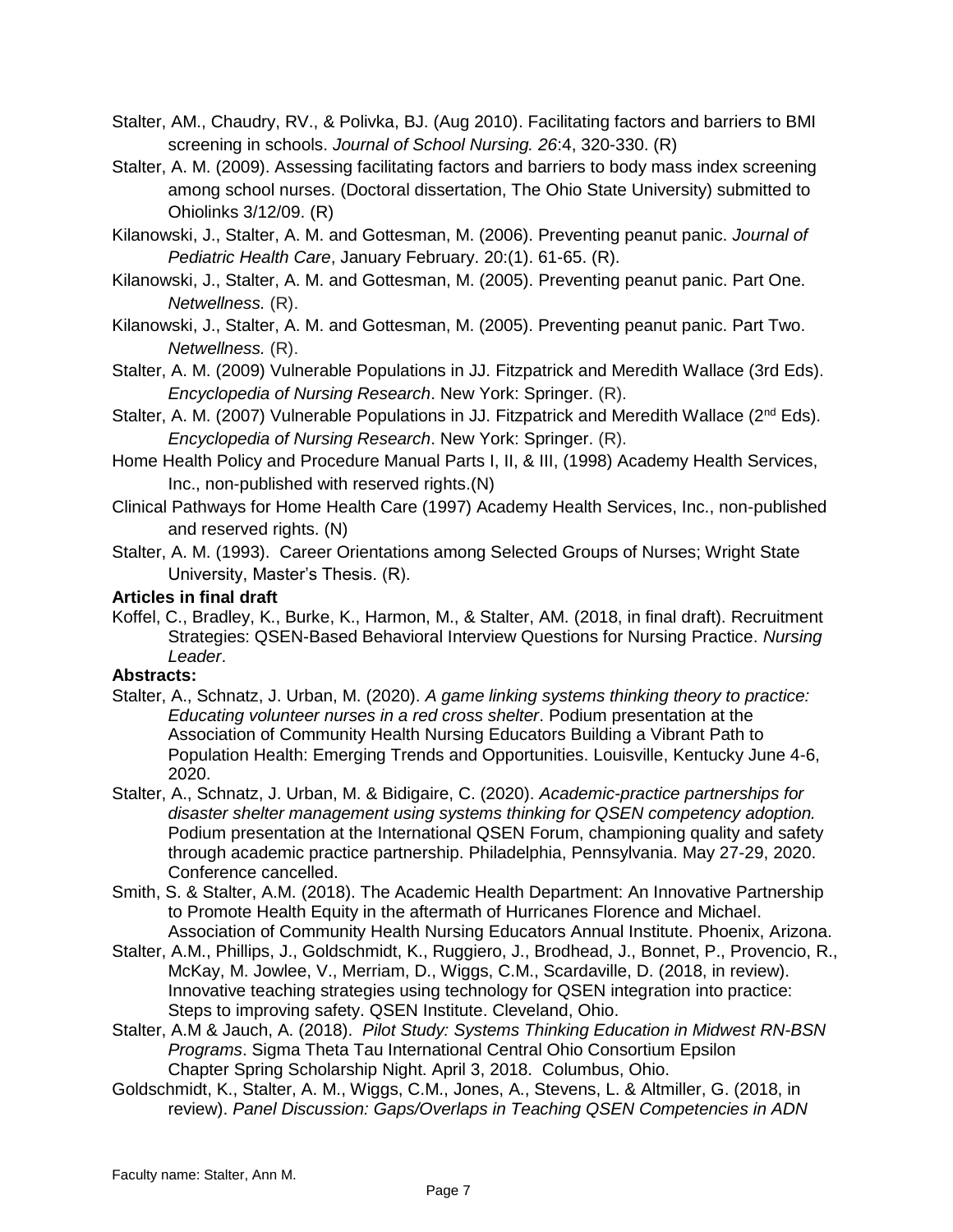*and RN-BSN Programs*. Organization for Associate Degree Nursing, 2018 Convention. Population Health: A Vision for Nursing Education. November 9-11, Philadelphia, Pa.

- Phillips, JM., Stalter, AM., Winegardner, S., Wiggs, CM, & Jauch, *A. Systems Thinking for Workplace Civility: Implications for Education and Practice.* (2018). Nurse Education Today and Nurse Education in Practice (NETNEP) Conference. Banff, Canada.
- Koffel, C., Bradley, K., Burke, K., Harmon, M., & Stalter, AM. (2017). *QSEN Based Behavioral Interview Questions for Nursing Practice.* International QSEN Institute Forum 2018. Oceans of Opportunity: Evidence-based Practice to Improve Quality and Safety in Education and Practice**.** Bonita Springs, Florida May 30, 2018.
- Stalter, AM and Wiggs, CM. (2018). *Use of an instructional design model in validating an online*  animated case-based systems thinking module. Sigma Theta Tau 29<sup>th</sup> International Nursing Research Congress. Melbourne, Australia.
- Stalter, AM, Phillips, JM & Dolansky, M. (2018). *Origins of Fostering Nursing Leadership in Quality and Safety: Developing the Systems Awareness Model***.** New York League for Nursing. Spring into Quality and Safety Competencies: Interprofessional Education and Practice. Daemen College March 23, 2018. Amherst, New York.
- Stalter, AM, Phillips, JM & Dolansky, M. (2018). *Theoretical Foundations of Developing the Systems Awareness Model.* International QSEN Institute Forum 2018. Oceans of Opportunity: Evidence-based Practice to Improve Quality and Safety in Education and Practice**.** Bonita Springs, Florida May 30, 2018.
- Stalter, AM, Eardley, DL; DeBlieck, CJ; Blanchette, L; Harrington, S; Whitten, L. (2018). *The Association of Community Health Nursing Educators (ACHNE) Research Mentoring Group's Crosswalk between OMAHA SYSTEM and Guiding Undergraduate Community/Public Health Education Documents.* Association of Community Health Nurse Educators Annual Institute 2018, New Orleans, Louisiana. Submission #2881348.
- Stalter, AM, Phillips, and JM, Pope, T. (2017). *Envision your future as a board member: Unmasking competence with systems thinking.* Association of Community Health Nurse Educators Pre-conference Workshop Annual Institute 2018, New Orleans, Louisiana. Submission #2847622.
- Stalter, AM, McElroy, K., DeBlieck, C. and Smith, S. (2017). *Envisioning the Association of Community Health Nurse Educator's Research and Scholarship Future with Evidence Based Practice.* Association of Community Health Nurse Educators Annual Institute 2018, Podium presentation, New Orleans, Louisiana. Submission #2847912.
- Brodhead, J., Stalter, AM, and Merriam, D. (2017). *Virtual mentoring to promote systems thinking and civility awareness within an international professional organization*. 2017 1st Annual Summit on Leadership and Quality Improvement: Accelerating Change through Positive Forms of Leadership, October 19, 2017 in Cleveland, Ohio.
- Stalter, AM., et al. (2017). *Beyond boundaries-Leadership and systems change.* National League for Nurses 2017 Summit. Accepted presentation
- Stalter, AM., and Phillips, JM. (2017). Systems thinking for innovation: Evidence-based teaching strategies for curricular enhancement and measurement in interprofessional education. QSEN National Forum 2017. Poster presentation. Chicago, Illinois. May 31, 2017.
- Stalter, AM., et al. (2017). Can civility improve patient quality and safety? Evidence-based recommendations using systems thinking. QSEN National Forum 2017. Poster presentation. Chicago, Illinois. May 31, 2017.
- Phillips, J., et al. (2014). *Translation to practice: Fostering leadership in quality and safety through EBP and interprofessional systems thinking*. National League for Nurses 2014 Summit. Podium presentation.
- Phillips, J. et al (2014). *Fostering future QSEN leadership in health care through systems thinking.* QSEN National Forum 2014. (Abstract submitted 2013) Podium presentation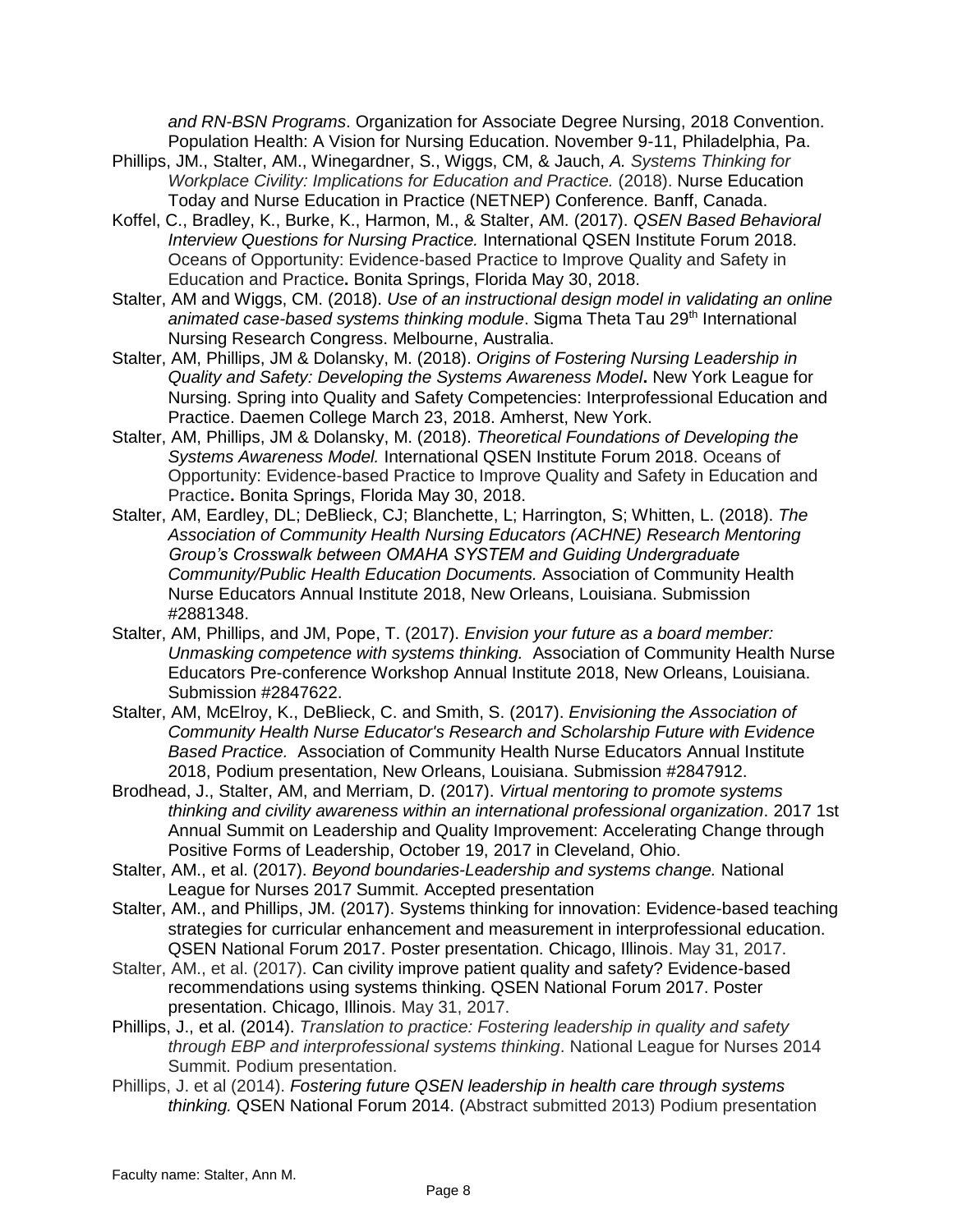- Keister, K., Stalter, AM and Ulrich, DL. (2013). *Lunch-n-Learn: A faculty development program for integrating QSEN concepts.* Ohio League for Nurses Summit 2014. Columbus, Ohio. (Abstract submitted 2013) Poster presentation
- Keister, K., Stalter, AM and Ulrich, DL. (2013). Using Lunch-n-Learns to Develop Faculty for Integration of QSEN Competencies into Nursing Curricula. QSEN National Forum 2014. (Abstract submitted 2013 poster presentation)

## **PRESENTATIONS**

#### **Papers Given at Professional Conferences: (Include Author(s), date, title and sponsoring organization.)**

#### *International*

- Stalter, AM and Wiggs, CM. (2018). *Use of an instructional design model in validating an online*  animated case-based systems thinking module. Sigma Theta Tau 29<sup>th</sup> International Nursing Research Congress. Melbourne, Australia.
- Phillips, JM., Stalter, AM., Winegardner, S., Wiggs, CM, & Jauch, *A. Systems Thinking for Workplace Civility: Implications for Education and Practice.* (2018). *Nurse Education Today* and *Nurse Education in Practice* (NETNEP) Conference. Banff, Canada.
- Stalter, AM, & Phillips, JM. Building a culture of civility: A population health essential for quality and safety workshop. (2018) International QSEN Institute Forum 2018. Oceans of Opportunity: Evidence-based Practice to Improve Quality and Safety in Education and Practice**.** Bonita Springs, Florida May 30, 2018

#### *National Workshop Presentations*

- Phillips, J. and Stalter, A. (2019). Systems Thinking for Best Practices in Faculty Mentoring. National League for Nurses Education Summit 2019 at the National Harbor, Baltimore, Md. September 28, 2019. Session 10A.
- Stalter, AM, McElroy, K., DeBlieck, C. and Smith, S. (2018). *Envisioning the Association of Community Health Nurse Educator's Research and Scholarship Future with Evidence Based Practice.* Association of Community Health Nurse Educators Annual Institute 2018, Podium presentation, New Orleans, Louisiana. Submission #2847912.
- Stalter, AM, Phillips, and JM, Pope, T. (2017). *Envision your future as a board member: Unmasking competence with systems thinking.* Association of Community Health Nurse Educators Pre-conference Workshop Annual Institute 2018, New Orleans, Louisiana. Submission #2847622.
- Phillips, J., Stalter, A. Ruggiero, J., Trent, P., Brodhead, J. … Dolansky, M. (2017). Seven steps to fostering civility culture to promote healthy systems. NLN Education Summit September 14, 2017. San Diego California

#### *Regional Workshop Presentations*

- Goldschmidt, K., Stalter, A. M., Wiggs, C.M., Jones, A., Stevens, L. & Altmiller, G. (2018, in review). *Panel Discussion: Gaps/Overlaps in Teaching QSEN Competencies in ADN and RN-BSN Programs*. Organization for Associate Degree Nursing, 2018 Convention. Population Health: A Vision for Nursing Education. November 9-11, Philadelphia, Pa.
- Stalter, A.M. & Phillips, J.M. (2018). Systems thinking for peer mentoring in complex systems. Indiana University-Purdue University RN-BSN State Consortium Mentoring Workshop. August 6, 2018. Indianapolis, Indiana.
- Stalter, A. & Arms, D. (2017) Serving on a board: What every nurse needs to know. Ohio Organization of Nurse Executives (OONE) Fall 2017 Conference Pre-conference Workshop Nursing Leadership: A Force for Change. November 8, 2017. Chamberlain College. Columbus Ohio.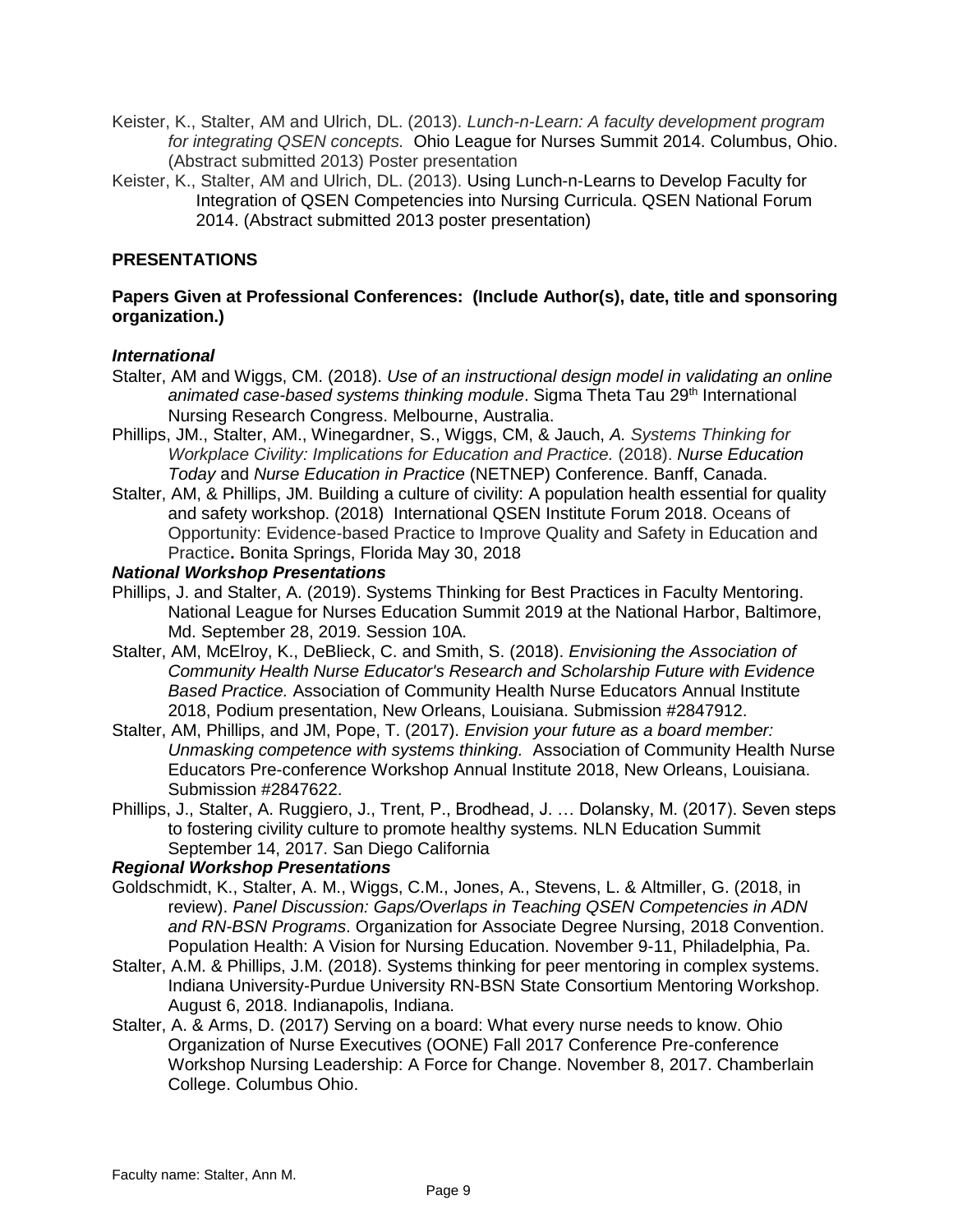- Stalter, A. & Arms, D. (2017) Serving on a board: What every nurse needs to know. Ohio Nurses Association, Ohio Action Coalition/Nurses on Boards Coalition: Nurses on Boards: Are you ready to serve. October 27, 2017. Chamberlain College. Columbus Ohio.
- Stalter, A. & Arms, D. (2017) Serving on a board: What every nurse needs to know. Ohio Nurses Association, Ohio Action Coalition/Nurses on Boards Coalition: Nurses on Boards: Are you ready to serve. June 27, 2017. Chamberlain College. Columbus Ohio.

# *Paper / Podium*

- Stalter, AM, et al. (2019). *Innovative Teaching Strategies Using Technology for QSEN Integration into Practice: Steps for Improving Safety*. International QSEN Forum 2019: QSEN Rocks! Cleveland, Ohio. Session 5E.
- Phillips, J. M., Stalter, A. M. (2019). Systems Thinking for Best Practices in Faculty Mentoring. Podium Presentation at National League for Nursing Summit. National Harbor, MD.
- Stalter, AM, McElroy, K., DeBlieck, C. and Smith, S. (2018). *Envisioning the Association of Community Health Nurse Educator's Research and Scholarship Future with Evidence Based Practice.* Association of Community Health Nurse Educators Annual Institute 2018, Podium presentation, New Orleans, Louisiana. Submission #2847912.
- Koffel, C., Bradley, K., Burke, K., Harmon, M., & Stalter, AM. (2018). *QSEN Based Behavioral Interview Questions for Nursing Practice.* International QSEN Institute Forum 2018. Oceans of Opportunity: Evidence-based Practice to Improve Quality and Safety in Education and Practice**.** Bonita Springs, Florida May 30, 2018
- Stalter, AM and Wiggs, CM. (2018). *Use of an instructional design model in validating an online*  animated case-based systems thinking module. Sigma Theta Tau 29<sup>th</sup> International Nursing Research Congress. Melbourne, Australia.
- Phillips, J., et al. (2017).*Teaching innovations for systems thinking in graduate programs for nurse educators.* National League for Nurses 2017 Summit. Podium presentation.
- Phillips, J., et al. (2016). *Beyond boundaries- System level thinking: A concept analysis linking diversity in education and practice.* National League for Nurses 2016 Summit. Podium presentation.
- Phillips, J., et al (2014). *Translation to practice: Fostering leadership in quality and safety through EBP and interprofessional systems thinking*. National League for Nurses 2014 Summit. (Abstract submitted 2013) Podium presentation
- Phillips, J. et al (2014). *Fostering future QSEN leadership in health care through systems thinking.* QSEN National Forum 2014. (Abstract submitted 2013) Podium presentation
- Stalter, AM, Keister, KJ and Ulrich, DL (2013). The Wright Tool Kit for Integration of QSEN Competencies into Nursing Curricula. QSEN National Forum 2014. Podium presentation.
- Stalter, AM and Stanley, S. (2013). Red Cross Nurse Network: Pairing Leaders to Grow Volunteer Capacity University of New Mexico Mentoring Institute. Podium presentation.
- Stalter, AM., Kaylor, MB., Bochenek, JM, and Lukens, M. (2012) Assessing Facilitating factors and barriers among a national sample of school nurses using the BMI-SS. survey Midwest Nursing Research Symposium March 2012.Dearborn, Michigan. Podium presentation.
- Ulrich, D. Stalter, AM., and Berry, D. (2012). Collaborating to Develop an Innovative RN-BSN Program to Meet the Needs of Today's Health Care Environment" American Association of Colleges of Nursing 2012 Baccalaureate Education Conference in San Antonio, Texas. Podium presentation.
- Stalter, AM., Kaylor, MB., Bochenek, JM, and Lukens, M. (2011)" Assessing Facilitating factors and barriers among a national sample of school nurses using the BMI-SS." Abstract to Midwest Nursing Research Symposium (MNRS) (R).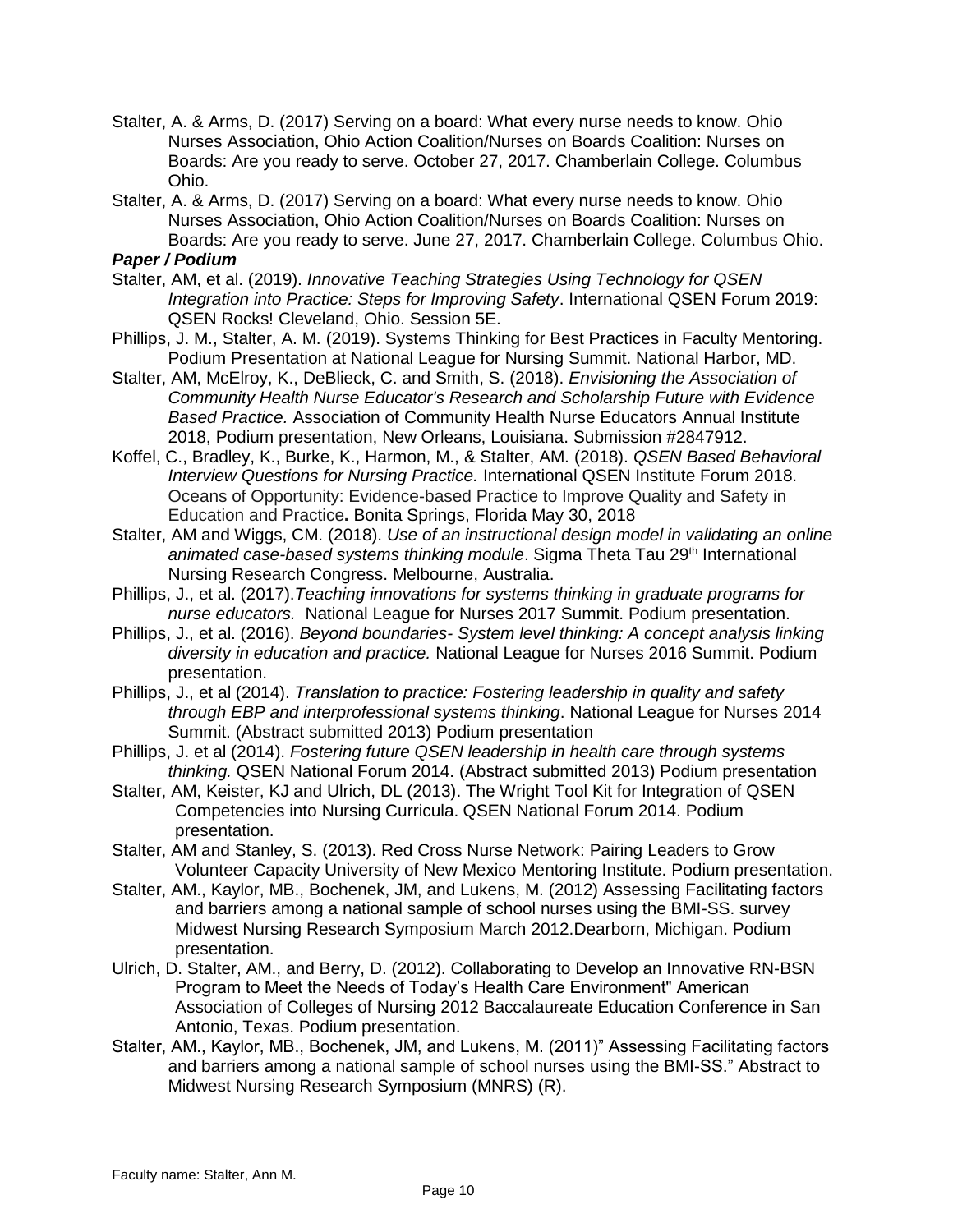- Stalter, AM., Kaylor, MB., Bochenek, JM, and Lukens, M. (2011) Assessing Facilitating factors and barriers among a national sample of school nurses using the BMI-SS . 43<sup>rd</sup> Annual Conference National Association of School Nurses. Washington, D.C.
- Abstract to Midwest Nursing Research Symposium (MNRS)- (2010). ID: 726228 accepted, "Establishing Baseline Validity and Reliability of a Body Mass Index Screening Survey" (R).
- Stalter, A.M., Polivka, B.J. and Chaudry, R.V. (2009). Establishing baseline validity and reliability of a body mass index screening survey Midwest Nursing Research Symposium March 2010. Kansas City, Missouri.
- Ohio State University College of Nursing 20<sup>th</sup> Anniversary Celebration of Doctoral Program 2006 Sigma Theta Tau, International 38th Biennial Convention, November 2005
- Pilot Study using Focus Groups to Assess Facilitating Factors and Barriers to BMI Screening among Selected Groups of Nurses in Southwest Ohio Honorable Mention Student Poster Award MNRS April 2005
- Ohio Association of School Nurses Annual Conference April 2005
- Autism: Recruitment, Education and Health Service Learning Outcomes: Forty Students, Ten Weeks, 3600 Hours. STTI, 36<sup>th</sup> Biennial Convention. 2003

#### *Posters*

- Stalter, AM, Eardley, DL; DeBlieck, CJ; Blanchette, L; Harrington, S; Whitten, L. (2018). *The Association of Community Health Nursing Educators (ACHNE) Research Mentoring Group's Crosswalk between OMAHA SYSTEM and Guiding Undergraduate Community/Public Health Education Documents.* Association of Community Health Nurse Educators Annual Institute 2018, New Orleans, Louisiana. Submission #2881348.
- Stalter, A.M and Jauch, A. (2018). *Pilot Study: Systems Thinking Education in Midwest RN-BSN Programs*. Sigma Theta Tau International Central Ohio Consortium Epsilon Chapter Spring Scholarship Night. April 3, 2018. Columbus, Ohio. (also a published abstract)
- Brodhead, J., Stalter, AM, and Merriam, D. (2018). *Virtual mentoring to promote systems thinking and civility awareness within an international professional organization*. International QSEN Institute 2017. National Forum. Poster presentation. May 30, 2018, Boca Raton, Florida. (also a published abstract)
- Brodhead, J., Stalter, AM, and Merriam, D. (November, 2017). *Virtual mentoring to promote systems thinking and civility awareness within an international professional organization*. 2017 1st Annual Summit on Leadership and Quality Improvement: Accelerating Change Through Positive Forms of Leadership, October 19, 2017 in Cleveland, Ohio.
- Stalter, AM, Phillips, JM & Dolansky, M. (2017). *Theoretical Foundations of Developing the Systems Awareness Model.* International QSEN Institute Forum 2018. Oceans of Opportunity: Evidence-based Practice to Improve Quality and Safety in Education and Practice**.** Bonita Springs, Florida May 30, 2018. (also a published abstract)
- Stalter, AM, Phillips, JM & Dolansky, M. (2018). *Origins of Fostering Nursing Leadership in Quality and Safety: Developing the Systems Awareness Model***.** New York League for Nursing. Spring into Quality and Safety Competencies: Interprofessional Education and Practice. Daemen College March 23, 2018. Amherst, New York. (also a published abstract)
- Phillips, J.M. & Stalter, A.M. (May 2017). *Systems Thinking for Innovation: Evidence-based Teaching Strategies for Curricular Enhancement and Measurement in Interprofessional Education.* QSEN Institute 2017. National Forum. Poster presentation. Chicago, Ill.
- Stalter, A.M. et al. (May 2017). *Can civility improve patient quality and safety? Evidence-based recommendations using systems thinking.* QSEN Institute 2017. National Forum. Poster presentation. Chicago, Ill.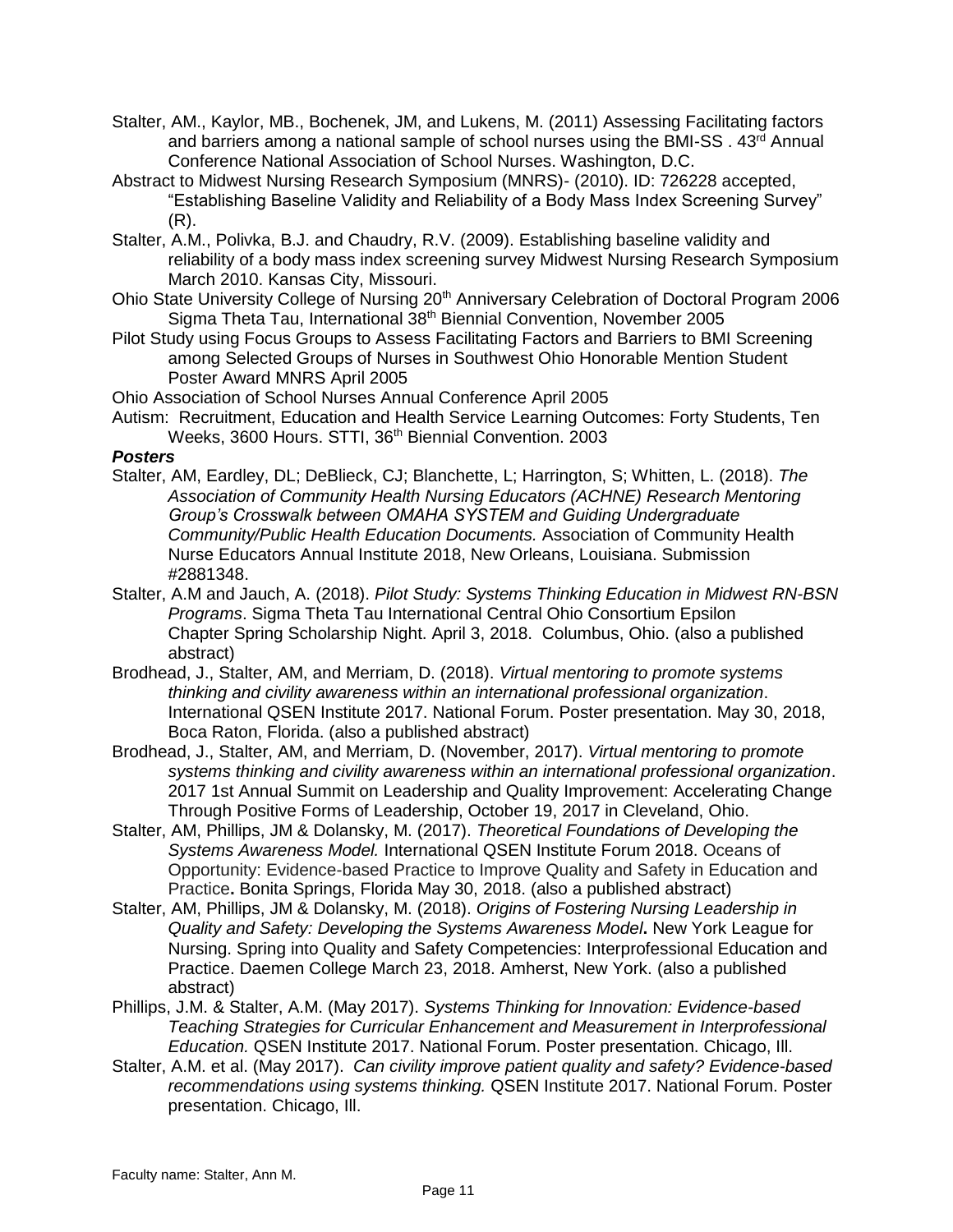- Stalter, A.M. et al. (May 2016). *Systems thinking: A concept analysis.* QSEN Institute 2016. National Forum. Poster presentation. San Antonio, Texas.
- Gray, B. A. & Stalter, A. M. (2016). Work-life health in nursing education: Impact on health, Student learning, organizational effectiveness, and intent to stay. (Poster Presentation), 40th Annual MNRS Conference, March 17-20, 2016 in Milwaukee, WI.
- Keister, K., Stalter, AM and Ulrich, DL. (2013). *Lunch-n-Learn: A faculty development program for integrating QSEN concepts.* Ohio League for Nurses Summit 2014. Columbus, Ohio. (Abstract submitted 2013) Poster presentation
- Keister, K., Stalter, AM and Ulrich, DL. (2013). Using Lunch-n-Learns to Develop Faculty for Integration of QSEN Competencies into Nursing Curricula. QSEN National Forum 2014. Poster presentation.
- Stalter, AM and Stanley, S. (2013). Red Cross Nurse Network: Pairing Leaders to Grow Volunteer Capacity University of New Mexico Mentoring Institute.
- Stalter, AM, and Kaylor, MB (2013). A Work Force Study: Attitudes, Skills and Knowledge Attributes of the Home Health and Hospice Nurse (ASK-A-HHN). *Ohio Council of Home Care and Hospice Agencies Annual Conference.* Columbus, Ohio*.*
- NASN 43<sup>nd</sup> Annual Conference (2011). Bochenek, JM, Kaylor, MB, Stalter, AM and Lukens, M. Adolescent Perceptions of School's Role in BMI Screening.
- Wright State University Celebration of Research, Scholarship and Creative Activities (2010). Grogg, J., Giesige, A., Schubach, R., Stump, T. & Stalter, AM. Teddy Bear Wellness, abstract published.
- Wright State University Celebration of Research, Scholarship and Creative Activities (2010). Steinke, J. & Barker, R. & Stalter, A. Parent Perceptions of rural school's role in addressing child obesity, abstract published.
- NASN 42<sup>nd</sup> Annual Conference (2010). Stalter, AM. Facilitating factors and barriers to BMI screening practice, abstract published.
- Recipient of Honorable Mention Award for poster submitted to Midwest Nursing Research Symposium for Assessing Facilitating Factors and Barriers to Body Mass Index Screening Among School Nurses in Southwest Ohio 2005

*Round Table / Panel*

- Goldschmidt, K., Stalter, A. M., Wiggs, C.M., Jones, A., Stevens, L. & Altmiller, G. (2018). *Panel Discussion: Gaps/Overlaps in Teaching QSEN Competencies in ADN and RN-BSN Programs*. Organization for Associate Degree Nursing, 2018 Convention. Population Health: A Vision for Nursing Education. November 9-11, Philadelphia, Pa. (also a published abstract)
- Wright State University School of Public Health and College of Nursing and Health Grand Round panel discussion on Health Disparities and Vulnerable Populations (2012). Wright State University.
- Academic Nursing Coalition for Disaster Preparedness (ANCDP): An Effective Collaboration for Emergency Preparedness. May 10, 2012. THE OHIO PUBLIC HEALTH COMBINED CONFERENCE. (R)

### **Other:**

- Stalter, AM (2018). *A Mock Hospital: Collaborating to Improve Quality and Safety.* QSEN Innovative Teaching Strategy (R).
- Stalter, AM & Phillips, JM (2018). *Leadership and Systems Thinking to Assess Transitions of Care and Population Health in Home Health and Hospice Agencies.* Association of Community Health Nursing Educators Innovative Teaching Strategy (R).

### **Website development and maintenance**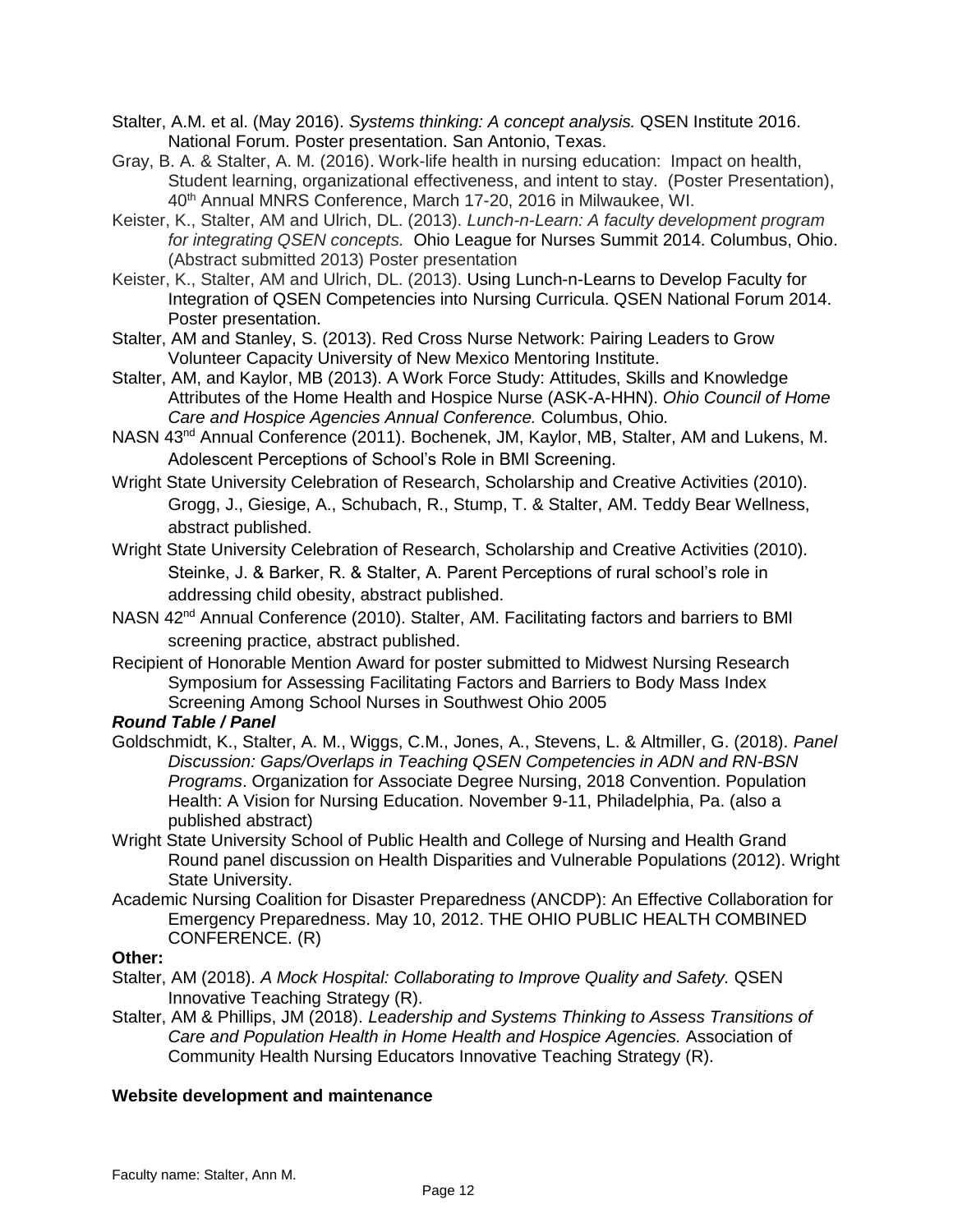- Quality and Safety in Education of Nurses Institute. RN-BSN Task Force (2016-current). *The Resource Center to Integrate QSEN and Systems Thinking into RN-BSN Curriculum* <http://qsensystems.weebly.com/>
- Systems Thinking Review Professional Development Module (2016). Available at: <https://pilot.wright.edu/d2l/le/content/380072/viewContent/1573458/View>

#### **Quotes & interviews**

- Nurses' degree path eased at Wright State. "We've stepped up, we're reorganized, and, we're ready." May 2012, Megan Pant @ Dayton Daily News.
- How's the food in your school? In addition to cutting back on physical education and other outdoor activities, research shows schools may be contributing to the obesity epidemic in another way: Students who regularly eat at school are at higher risk of being overweight. "We need to quit letting kids run the school lunchroom," said Ann Stalter, a nursing professor at Wright State University. "Kids who brown bag are leaner kids." Front page Sunday paper, December 6, 2010, Chris Mangan @Dayton Daily News
- WSU Sinclair SHARE Program highlight. "Our Deans have been doing their jobs." May 2010, Dayton Daily News
- How can Santa help? Wright State expert weighs in on how to combat obesity during holiday season. Wright State University WebSite News and Fairborn Daily Herald, *December 18, 2009, Contact Stephanie Ely @ Wright State University Department of Communications and Marketing.*
- Gilland, J. (2009). Nursing looks promising despite economic woe. *Guardian*. (January 13, 2009). Wright State University.
- Judge, C. (2009). What do you most enjoy about being a nurse educator? *Health Care Today*. March, 2009.

#### **Newspaper articles**

- Stalter, A. M. Are you monitoring neighborhood kids as you were monitored? Fairborn Daily Herald, August 21, 2000
- Stalter, A.M., et al. WSU Students Serve Others through Handwashing! Fairborn Daily Herald, October 3, 2000.
- Stalter, A.M. Networking in a Community: Creating Partners and Service Learning Opportunities, Greene County, Ohio Children First Newsletter. October 2000.
- Stalter, A.M. Faculty and Student Recognition with Service Learning, Student Affairs Quarterly. Volume 29, Wright State University-Miami Valley College of Nursing and Health. Fall 2000.

**SERVICE AND ACADEMIC OUTREACH: (Include name of committee, role and dates of service; mark E if elected.)**

# **Professional**

| National/International |                                                           |                           |
|------------------------|-----------------------------------------------------------|---------------------------|
| May 2016-2018          | <b>QSEN Think Tank</b>                                    | <b>Invitation of QSEN</b> |
| <b>Director</b>        |                                                           |                           |
|                        | February 2017- current QSEN Forum Planning Committee      | Invitation of QSEN        |
| <b>Director</b>        |                                                           |                           |
|                        | September 2018-current ACHNE Institute Planning Committee | Invitation of ACHNE       |
| <b>Vice President</b>  |                                                           |                           |
| August 2018            | <b>ACHNE Management Company Review Task Force</b>         | Invitation of ACHNE       |
| President              |                                                           |                           |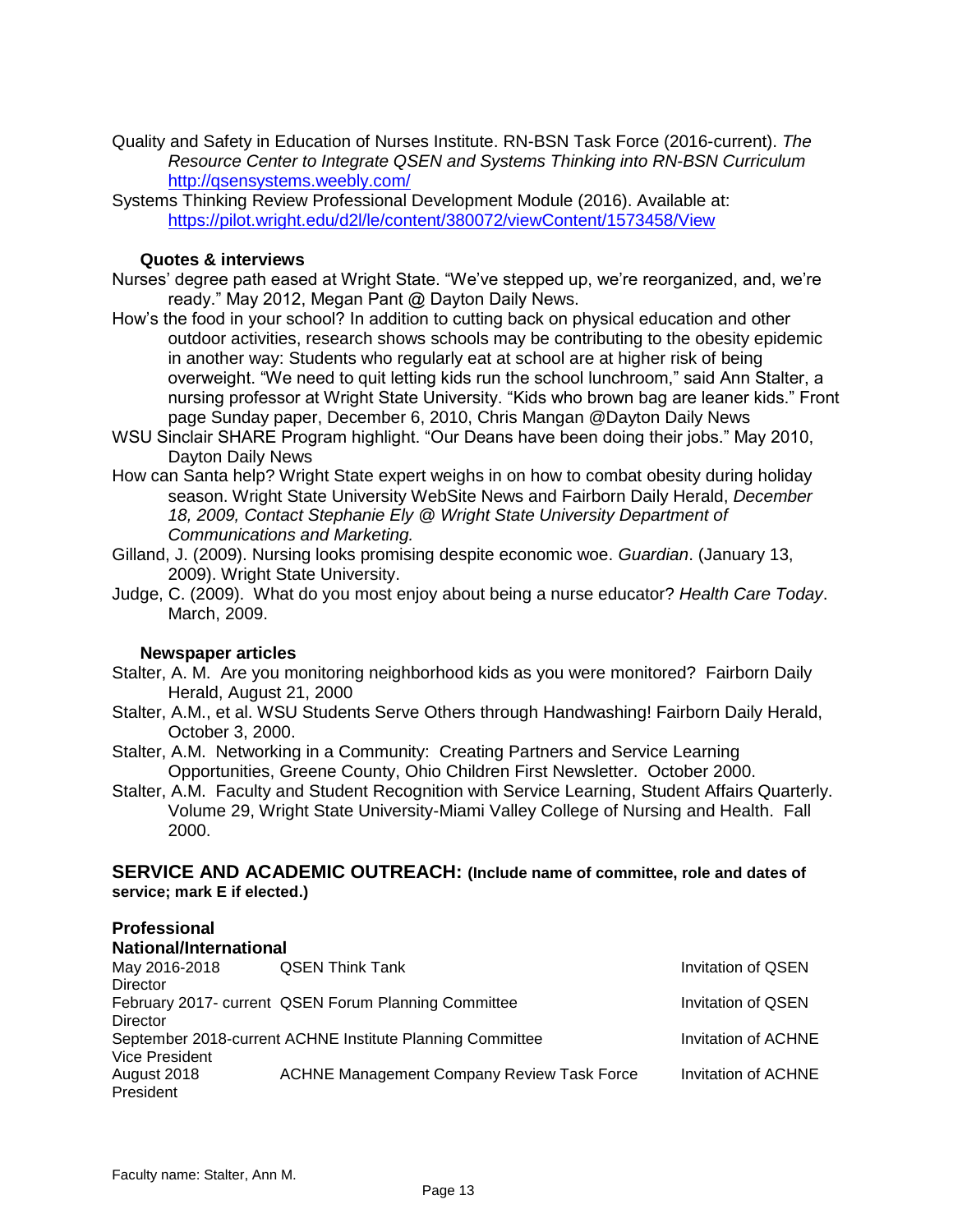| President                                                     |         | September 2018- current Wolters-Kluwer Grant reviewer                                                                               |          | Invitation of ACHNE                                                |
|---------------------------------------------------------------|---------|-------------------------------------------------------------------------------------------------------------------------------------|----------|--------------------------------------------------------------------|
| August 2015-2017<br>2015-2016                                 |         | ACHNE Small grants review and award selection                                                                                       |          | Convener & reviewer                                                |
| August 2016-2017<br>2016-2017                                 |         | <b>ACHNE EBP Project award selection</b>                                                                                            |          | Convener & reviewer                                                |
| convener                                                      |         | August 2016-April 2017 ACHNE Ad Hoc Policy Committee                                                                                |          | Model development                                                  |
| August 2017-current                                           |         | <b>ACHNE Research &amp; EBP Priorities Subcommittee</b>                                                                             |          | Convener &                                                         |
| corresponding author<br>August 2017- current                  |         | <b>ACHNE Research Mentoring Subcommittees (2)</b>                                                                                   |          | Convener &                                                         |
| corresponding author<br>February 2017-current<br>President    |         | <b>ACHNE Annual Institute Planning Committee</b>                                                                                    |          | <b>Invitation of Vice</b>                                          |
| August 2016-current<br>member                                 |         | Sigma Theta Tau, Research Committee, Zeta Phi                                                                                       |          | Research Committee,                                                |
| 2009-current                                                  |         | Journal of School Nursing, Nursing Forum &<br>Journal of Professional Nursing                                                       |          | <b>Manuscript Reviewer</b>                                         |
| February 2013-2014 Mentoring Institute                        |         |                                                                                                                                     |          | <b>Abstract Reviews</b>                                            |
| <b>University</b> (A= Appointment)                            |         |                                                                                                                                     |          |                                                                    |
| 2018-Current                                                  |         | Center for Teaching and Learning                                                                                                    |          | <b>Faculty Advisory</b><br><b>Board</b>                            |
| August 2017-current<br>Dec 2014-2015<br>Dec 2012-2013         |         | University Technology Committee<br>Senate Ad Hoc Taskforce on Distance Learning<br>Senate Ad Hoc Group on University Smoking Policy |          | Member<br>Faculty President (A)<br>Chair, Faculty<br>President (A) |
| Dec 2012-2013<br>June - August 2012<br>2010-2013<br>2012-2013 |         | <b>Smoking Policy Taskforce</b><br><b>Wellness Committee</b><br><b>Dining Services Committee</b><br><b>Public Health Advisory</b>   |          | Member<br>University Admin (A)<br>Member                           |
|                                                               |         | Board                                                                                                                               |          | Member                                                             |
| 2009-2011<br>2008-2010<br>2010                                |         | <b>Building and Grounds Committee</b><br><b>Faculty Senator</b><br>Ad Hoc Committee for Master Planning                             |          | Member<br>(E)<br>Member                                            |
| <b>CoNH</b>                                                   |         |                                                                                                                                     |          |                                                                    |
| 2019                                                          | By Laws |                                                                                                                                     | Member   |                                                                    |
| 2019                                                          |         | <b>Faculty Assembly</b>                                                                                                             | Chair    |                                                                    |
| 2019                                                          |         | Undergraduate Curriculum Committee                                                                                                  | Co-Chair |                                                                    |
| 2018-Current                                                  |         | <b>Technology Committee</b>                                                                                                         | Chair    |                                                                    |
| 2014-2016                                                     |         | Annual Appointment and Review                                                                                                       |          |                                                                    |
| 2012-current                                                  |         | <b>Promotion and Tenure Committee</b>                                                                                               | Member   |                                                                    |
| 2009-current                                                  |         | <b>Faculty Organization</b>                                                                                                         | Member   |                                                                    |
| 2009-current                                                  |         | Undergraduate Curriculum Committee                                                                                                  | Member   |                                                                    |
| 2011-2012                                                     |         | <b>Graduate Curriculum Committee</b>                                                                                                | Chair    |                                                                    |
| 2010-2016                                                     |         | Annual Appointment and Review                                                                                                       | Member   |                                                                    |